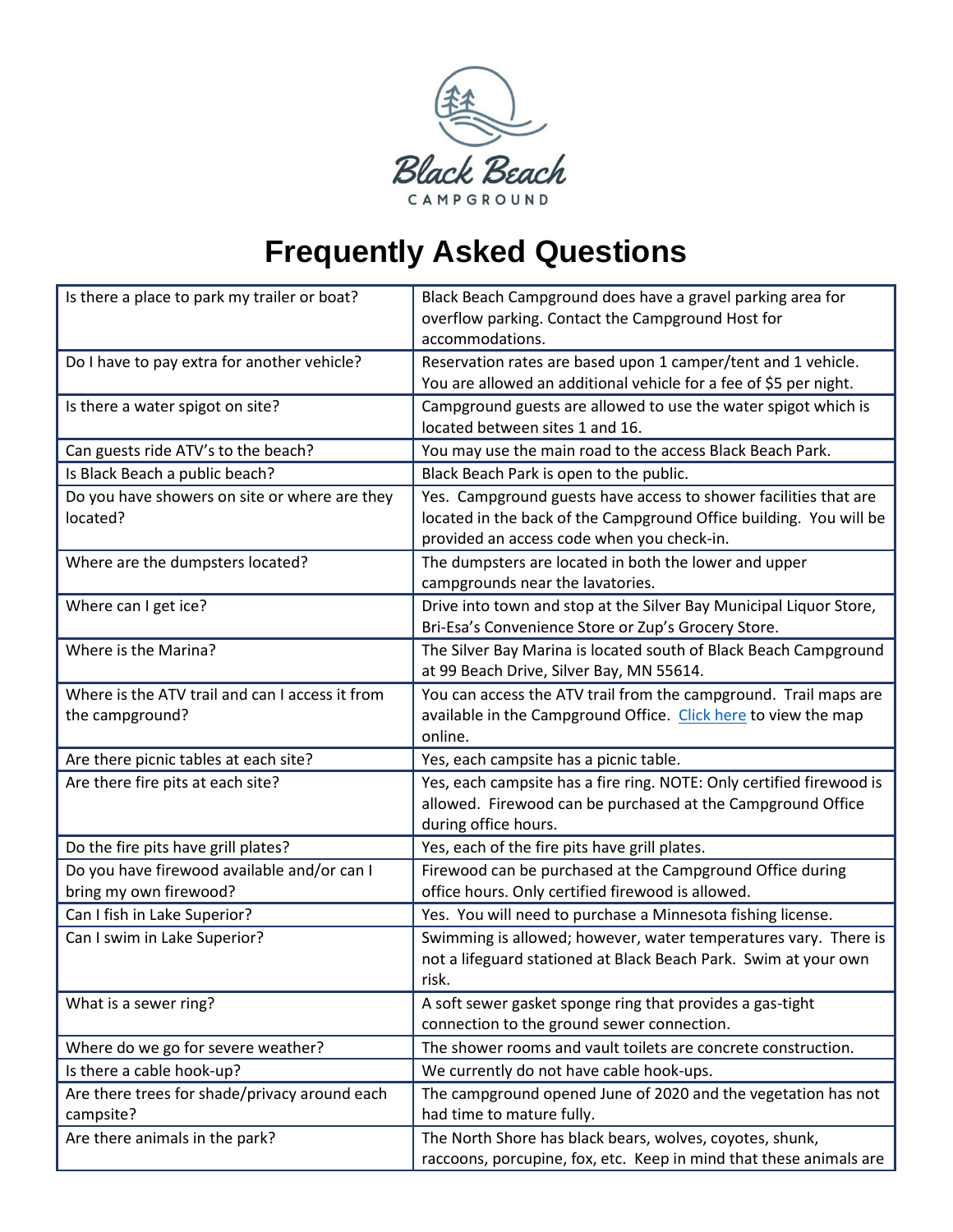|                                                     | wild and can be dangerous or destructive. Keep your food stored<br>in your vehicles. DO NOT feed the animals. |
|-----------------------------------------------------|---------------------------------------------------------------------------------------------------------------|
| Are there mosquitoes at the campground?             | YES Welcome to the North Shore. Don't forget your bug spray!                                                  |
| Is there a place to launch a boat on Black Beach?   | There is not a boat launch at the Black Beach Park. You can launch                                            |
|                                                     | your boat at the Silver Bay Marina which is located approximately                                             |
|                                                     | 5 miles south of Black Beach at 99 Beach Drive, Silver Bay.                                                   |
| Can I bring my pet?                                 | Pets are allowed and must be on a leash. There is a \$5 fee per pet.                                          |
| Can I have more than my tent on the site?           | You are allowed one extra tent on the campsite for a fee of                                                   |
|                                                     | \$10/night.                                                                                                   |
| Is there Wi-Fi in the campground?                   | Wi-Fi is available to our guests. You will be provided an access                                              |
|                                                     | code when you check-in.                                                                                       |
| Where are you located?                              | We are located on the beautiful North Shore of Minnesota. The                                                 |
|                                                     | campground is roughly an hour drive north of Duluth, an hour                                                  |
|                                                     | drive south of Grand Marais, and approximately an hour drive                                                  |
|                                                     | from the Iron Range. The campground's location makes it the ideal                                             |
|                                                     | basecamp to explore the wonders of the North Shore.                                                           |
| If I am not handicap, can I still book an ADA site? | You can reserve any of our campsites at any time. However, if                                                 |
|                                                     | there are sites that aren't ADA at the time of booking and you are                                            |
|                                                     | not handicap, please be kind and choose a different site.                                                     |
| What are the check-in and check-out times?          | Check-in is 2:00 pm and check-out is NOON. Please respect these                                               |
|                                                     | times for cleaning and maintenance purposes and for others                                                    |
|                                                     | coming in after you.                                                                                          |
| What if I want to check-out after NOON?             | If not checked out by 12:00 p.m. (NOON) on the date of departure,                                             |
|                                                     | the City of Silver Bay reserves the right to assess a \$20 per hour                                           |
|                                                     | penalty for each hour past 12:00 p.m. (NOON) and you may be                                                   |
|                                                     | charged with trespassing or theft of services. Furthermore, if your                                           |
|                                                     | property is not vacated from the site by 4:00 p.m. on the date of                                             |
|                                                     | departure, the City of Silver Bay reserves the right to remove your                                           |
|                                                     | property at owners/guest on file's expense.                                                                   |
| What happens if I arrive after office hours?        | You are more than welcome to come in after hours. All our sites                                               |
|                                                     | are clearly marked. Be sure you are in the correct site, get settled                                          |
|                                                     | in and then check-in either online or you can check-in at the office<br>in the morning.                       |
| If I check-in online do I need to stop at the       | If you have checked in online, there is no need to stop at the office                                         |
| office?                                             | unless you need firewood or want information on the area.                                                     |
| Are there laundry facilities at the campground?     | At this time we do not have laundry facilities. There is a                                                    |
|                                                     | laundromat near the Shopping Center in Silver Bay.                                                            |
| How do I check-in online?                           | The reservation system automatically sends you an email 24 hours                                              |
|                                                     | prior to your arrival. In that email you'll find a link to check-in                                           |
|                                                     | online. Once you check-in online, you'll receive a confirmation                                               |
|                                                     | email. That email will have information on the campground and                                                 |
|                                                     | the passcodes to the shower facilities and Wi-Fi.                                                             |
| Do your sites have water, electric, and sewer       | Site $1 - 15$ are 20/30 AMP electric only sites. Sites 16-49 are full                                         |
| hookups?                                            | hookups with water, sewer, and 20/30/50 AMP electric.                                                         |
| If I'm in an electric only site, where can I dump   | There is a dump station in town where you can dump your grey                                                  |
| my grey and black water?                            | and black water. Drive up Outer Drive and take a left at Shop Hill                                            |
|                                                     | Road. The dump station will be at the top of the hill to your right.                                          |
|                                                     | Donations are welcomed that are used in our Parks and                                                         |
|                                                     | <b>Recreation Department.</b>                                                                                 |
| What is the lock site fee?                          | You have the option to lock your chosen site in for an additional                                             |
|                                                     | fee. If you choose this option, you will be guaranteed that site. If                                          |